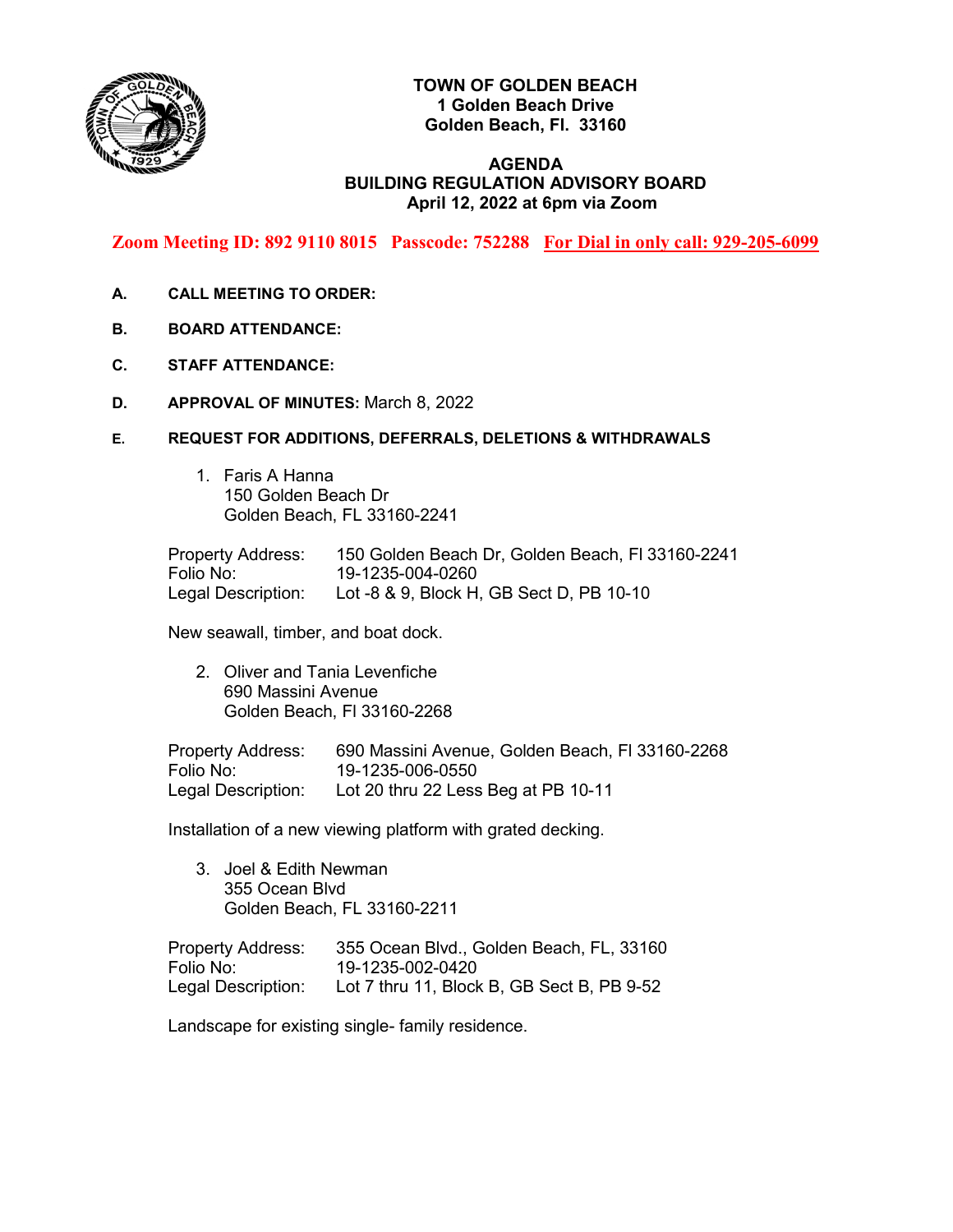4. 310 South Parkway LLC 310 S Parkway Golden Beach, FL 33160

Property Address: 310 South Parkway, Golden Beach, FL, 33160 Folio No: 19-1235-005-0590 Legal Description: Lot 31 & 32, Block G, GB Sect E, PB 8-122

Installation dock replacement & seawall repair.

5. Maxie Ezratti 12717 West Sunrise Blvd., #415 Sunrise, FL 33323

Property Address: 200 South Island Drive, Golden Beach, FL,<br>Folio No: 19-1235-004-0680 Folio No: 19-1235-004-0680 Legal Description: Lot 29 & 30, Block J, GB Sect D, PB 10-10

Construction of a concrete seawall.

6. 521 Golden Beach LLC C/O JSRE Acquisitions LLC 546 Fifth Ave New York, NY 10036

| <b>Property Address:</b> | 521 Ocean Blvd, Golden Beach, FL 33160-2215 |
|--------------------------|---------------------------------------------|
| Folio No:                | 19-1235-001-0630                            |
| Legal Description:       | Lot 35 thru 38, Block D, GB Sect A, PB 9-52 |

Request to increase first floor elevation.

7. Olga Zueva Alexey Labzin 688 Massini Ave Golden Beach, Fl 33160

| <b>Property Address:</b> | 688 Massini Avenue, Golden Beach, FL 33160-2215 |
|--------------------------|-------------------------------------------------|
| Folio No:                | 19-1235-006-0530                                |
| Legal Description:       | Lot 20 & 21 Desc Beg at, GB Sect F, PB 10-11    |

Installation of a new concrete seawall cap, a new concrete dock and a new boatlift.

| 8. 200 Golden Beach LLC<br>17201 Collins Ave 3501 | Sunny Isles Beach, FL 33160                   |
|---------------------------------------------------|-----------------------------------------------|
| <b>Property Address:</b>                          | 200 Golden Beach, Golden Beach, FL 33160-2215 |
| Folio No:                                         | 19-1235-004-0010                              |
| Legal Description:                                | Lot 1 & 2, Blk G GB Sec D, PB 10-10           |

Construction of a new single-family residence and landscape design approval.